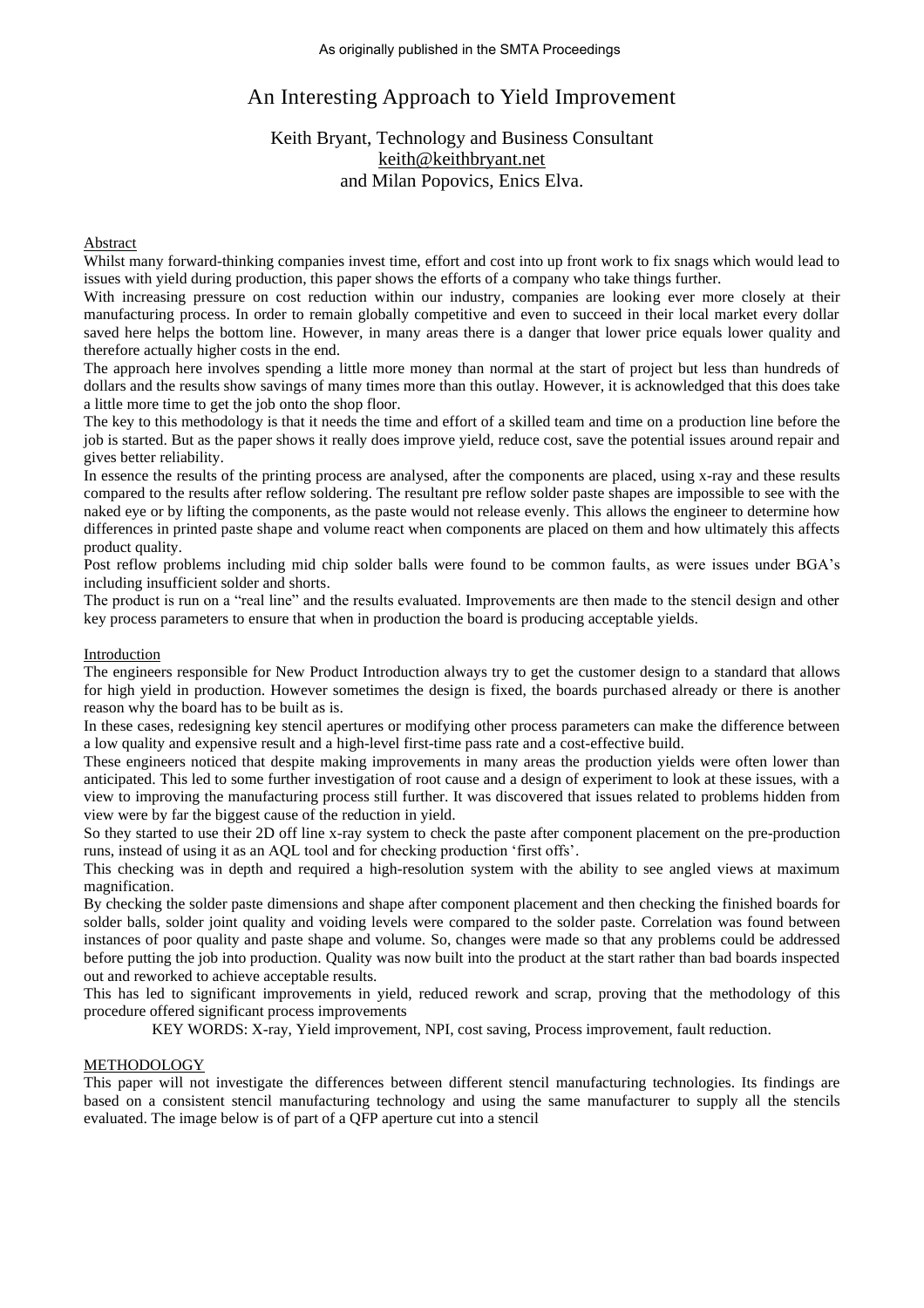

It is a long-established procedure to make a reduction in the solder pad size when cutting the aperture for the solder paste print in a stencil. There are many reasons and theories for this, from reducing the chance of smearing paste onto the board, to improving the gasket between the stencil and the printed circuit board and attempting to eliminate solder balling.

There is a general consensus that the x and y dimensions of the pad should be reduced by 5% to give a suitable aperture size for printing the paste. However, for smaller pads, the number often increases to up to a 10% reduction. Obviously as the volume of printed paste reduces a 5% reduction is in reality very little paste, hence the need for a larger percentage to have an effect on the process of soldering.

As I am trying to demonstrate this can be both a blanket instruction to reduce all apertures and an inexact science to achieve a satisfactory yield. This strategy does not take account of any issues arising due to problems on the board, incorrect pad size or shape for the component terminations, or other design constraints. Figure 1 shows a pad and overlaid aperture with a standard "global" reduction



**Figure 1**

Many companies use this method of stencil modification and the process issues caused by this methodology are accepted as part of the assembly process.

Arguments in favour of this approach include: No time to make another stencil, too expensive, "I don't know how to make it better".

More enlightened companies will invest some time, effort and cost to overcome some of the failures which repeatedly appear during the assembly of the boards. Redesigning pads to reduce solder balls, repeatedly seen at the same components as in Figure 2 where a short circuit can be seen between the two right hand chip components. This is caused by a large solder ball actually connecting the two components during the reflow process. There is also a large single ball in the centre, which, if not removed, could move around the board causing a short circuit.



**Figure 2**

Figure 3 gives a graphical representation of the whole process.

The left-hand image shows the printed solder paste onto the 2 pads of a chip and the reduction in x and y are visible as the pad can be seen all round the edges of the solder paste deposit. The next left image shows the component placed into the solder paste deposit; excess solder paste is visible being squeezed off the pads on the inner edges. The next image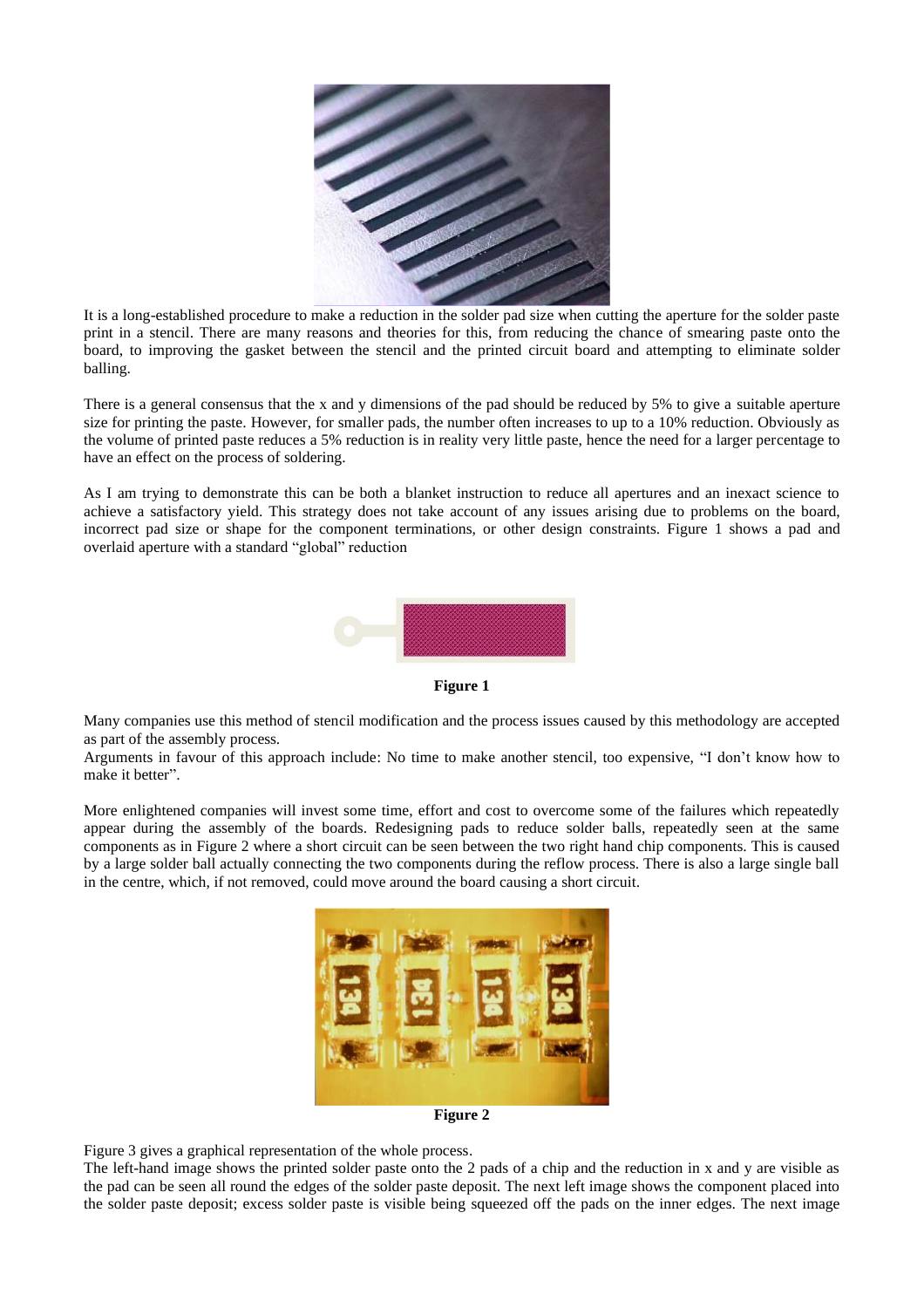shows solder balls moving under the component before reflowing, any kind of motion of the board will result in this. Rapid machine movement during component placement being the most common cause of this. The right-hand image shows the result after reflow soldering of the chip component, joints have formed on both pads and the excess squeezed out solder paste has formed into a ball and attached itself to the corner of the pad. This attachment is not strong, and the ball can easily be detached and move to join others and/or form a short circuit.



**Figure 3**

An amount of pad reduction is needed in all cases except where oversized printing is required, for instance where a large component pad is attaching a heavy component to the board, so more paste is required to make the joint, the volume of paste is controlled by stencil thickness which is fixed, and the aperture dimensions, so over printing the pad is the only way to get enough paste to make a good joint.

The figure below shows the stencil forming a gasket against the pad that ensures a good print with minimum bleed under the stencil. This is the main reason for using a reduction and as I stated earlier many companies simply implement a blanket rule on pad reduction for this reason and do not investigate further.





In addition to visible faults that can be found by AOI or skilled inspectors, there are some faults that need x-ray to find them. Figure 5 below shows a case of severe solder balling under a BGA; it is easy to see a huge number of very small balls around the solder connections. This phenomenon is often referred to as spattering, there are several causes including too much solder paste on the pads. Effectively after the joint has coalesced and formed there is solder material left over which cannot flow into the joint. This material then forms very small balls and attach themselves to each other or the side of the pad.



**Figure 5**

With a good x-ray system this fault is easy to see and with some diagnostic work can be fixed by reducing the apertures while ensuring there is enough solder paste to allow a good strong joint to form.

Figure 6 below, gives a good representation of some of the different reduction strategies used by engineers to improve yields. As pads get smaller then rounded corners are designed into the aperture shape to allow solder paste to release easier from the stencil. This is related to getting insufficient solder on finished joints due to poor release from the stencil and paste not making it onto the pad. There are other potential causes that are outside the scope of this paper, including solder paste ball size, stencil finish etc.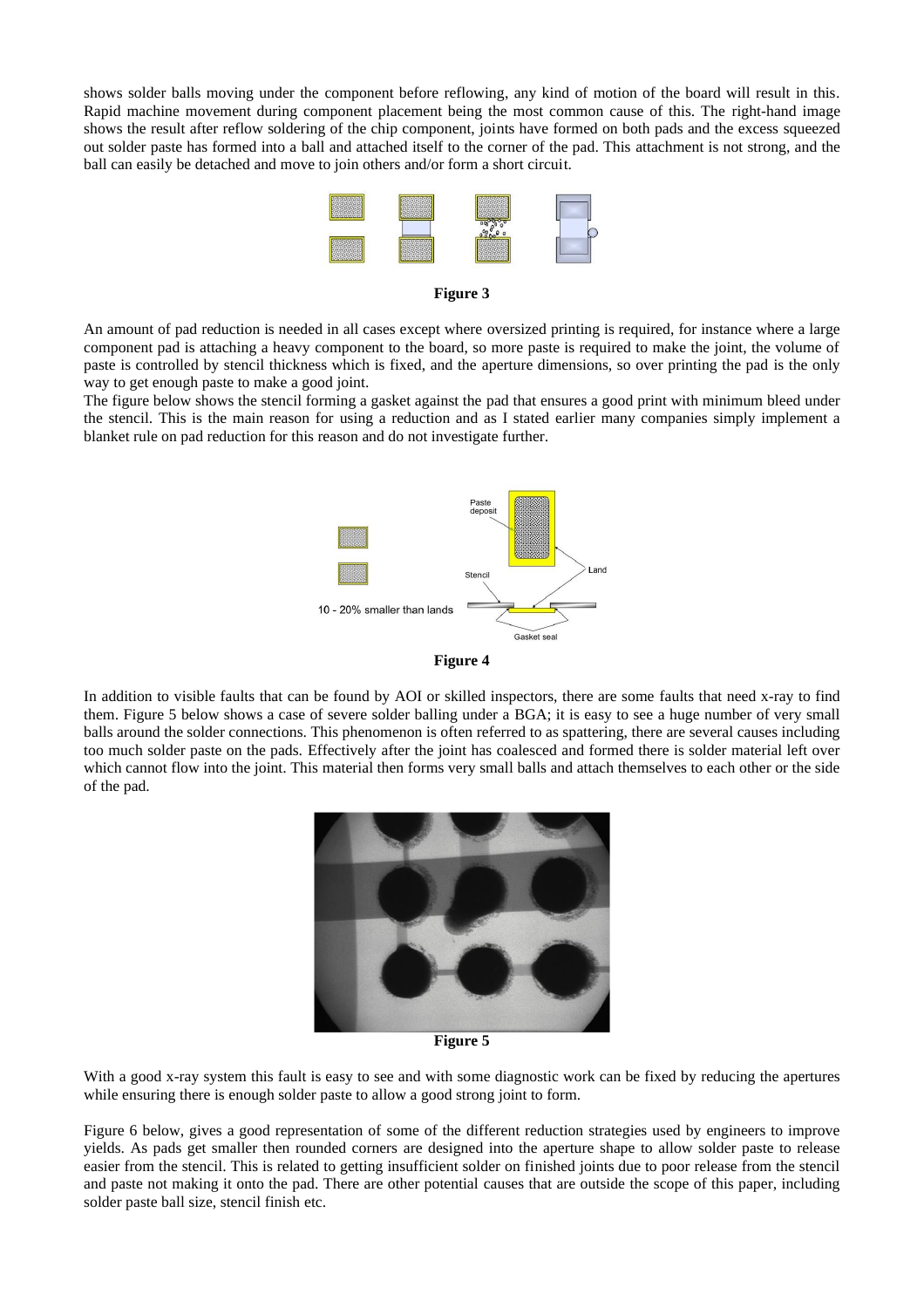

For those companies wanting to improve yield further by investigating different aperture designs which may give better and more consistent results than a simple length and/or width reduction, there are many options. Figure 7 shows the standard reduction style on the left, then the full arrowhead, which is favoured by some, but the point can lead to solder balling and the reduction at the edges needs very accurate placement to ensure a full joint. For these reasons some engineers prefer the inverted arrow head next to it which reduces the chance of solder balls as there is no central point and also maintains a full length edge to help ensure a good joint, but it is possible for solder paste to squeeze out of the sides or back, leading to solder balls. The image on the right-hand side requires very accurate and consistent placement, great board to stencil alignment and a lot of confidence.





Some of the images below are similar to Figure 7 but the dimensions are significantly different, the Arrowhead in Figure 8 has a much blunter point and the paste volume is much greater than the previous one. This illustrates the complexities of stencil aperture design, as there is no agreed dimensions or even volume for any given named shape. The Wendy House is preferred by many engineers as it does not end in a point which is viewed as a reason for solder balling. The Horseshoe would seem the perfect solution as it follows the shape of the end cap of the chip component and does not have much volume or a point to case mid chip solder balling. However, this shape is viewed to cause spattering due to the large volume of solder paste close to the edges of the pad.



So there is no clean and simple solution and physical experimentation is the only way to find a solution for components that exhibit soldering problems in the field. This work is best done before the boards are placed on a production to allow time for different shapes and dimensions to be tried. This will ensure a higher yield and a more reliable product when the production run is started and ultimately reduce the cost of manufacture due to the high first time passes and the low amount of rework or scrap.

#### Experiments

0603, SOT89 and C1206 components were chosen for the experiments in aperture design as these were exhibiting the most issues related to soldering. The standard reductions in aperture sizes were giving problems in production; both mid chip solder balling and spatter. Figure 9, below, shows good examples of both faults, please note that most of the spatter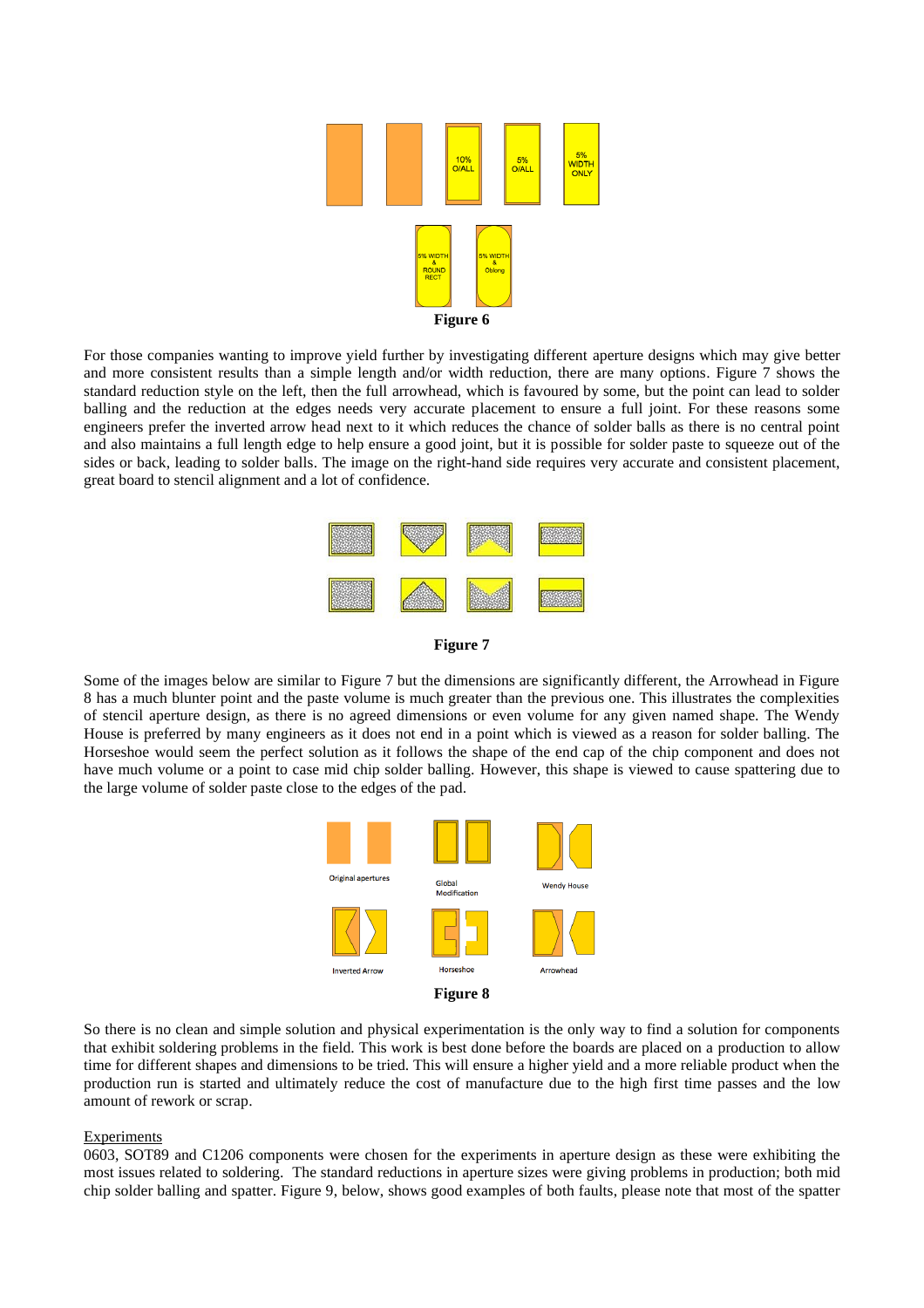is under the chip and can only be seen by this x-ray image, as it is mostly between the pads not around the component which is the more common case.



**Figure 9**

The image below (Figure 10) shows some of the other challenges, which can be faced in assembly caused by a design that is less than perfect. The pad design allows for a very large area behind the terminations that can lead to a thin joint as the paste is spread over a larger area. An effort to cover the pad area may lead to excess solder and spatter, but if the pad is bare copper it needs to be covered in solder for long-term reliability.

The tracking on the left of the components is wider than the tracking on the right and, it seems without reason, this means that heat is absorbed by the solder paste at differing rates on each side of the components and this can lead to tomb stoning or component lift



**Figure 10**

Figure 11 shows the resultant image after reflow and a large area of untinned pad is visible.



**Figure 11**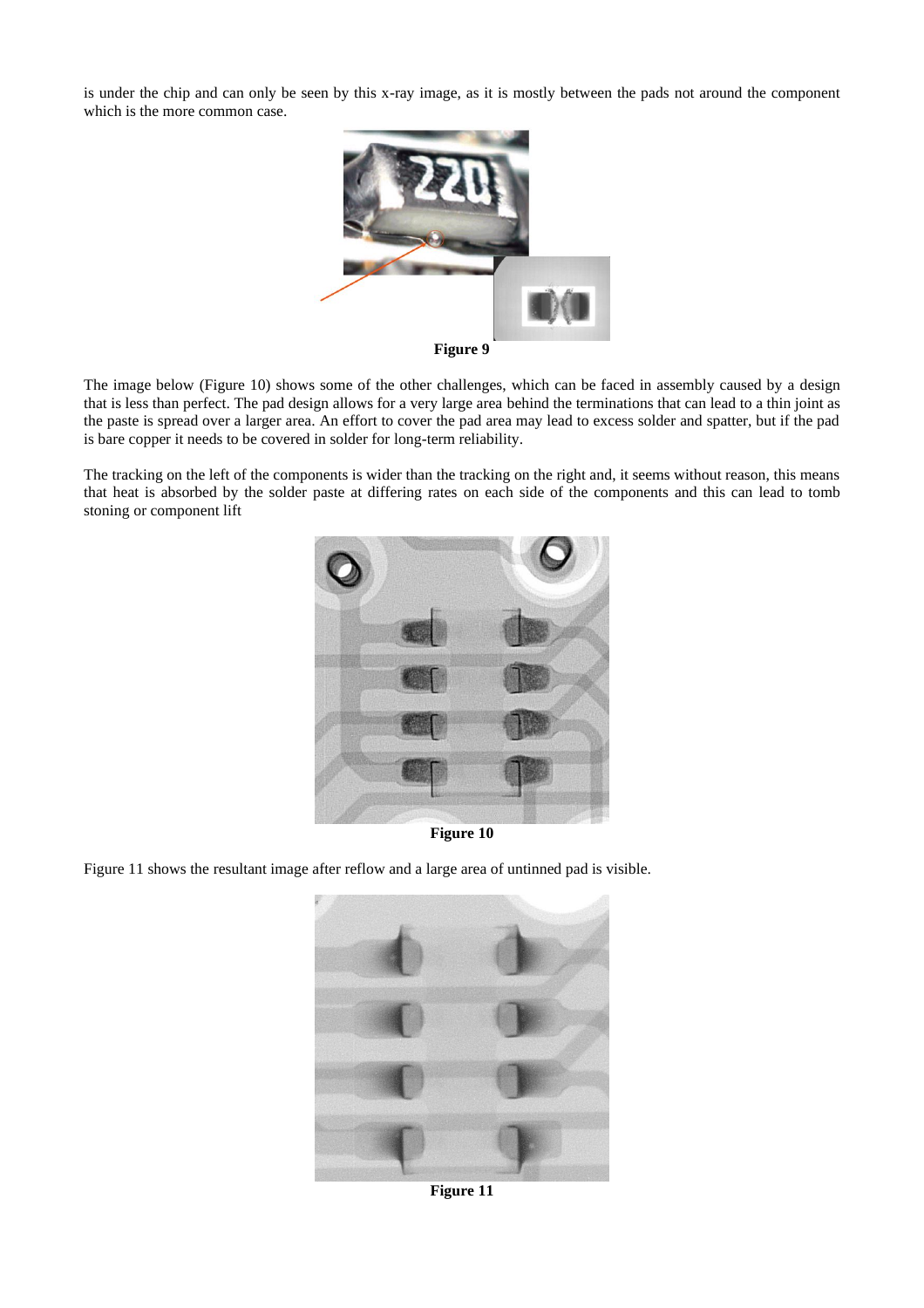The first amended aperture design trialled on a range of 0603 components (Figure 12) was an Arrowhead profile similar to the one in Figure 8 as can be seen in the x-ray images below it still allowed paste to spill over the edges between the pads when the components were placed and also over the sides of the pad where the components had been placed. When reflowed this exhibited mid chip solder balling and was not a success.



**Figure 12**

The next shape trialled was the Wendy House or Home Plate as in Figure 8, this can offer advantages over the Arrowhead as it does not have a point on the internal edge, and this can reduce the chance of mid chip balls. However, the volume of solder paste tends to be higher and can lead to spattering. It can be seen from Figure 13 that the solder paste has remained within the pad boundaries except under the component where there is a slight encroachment.



**Figure 13**

The resultant x-ray image below shows that the higher volume of solder paste did have a negative effect on the finished joint causing spatter outside of several of the components. This is an unacceptable process defect as the solder balls are free to move around the assembly where they can easily create shorts. Figure 14 shows one example of this failure mechanism and also mid chip solder balling which was also seen as a result of this aperture design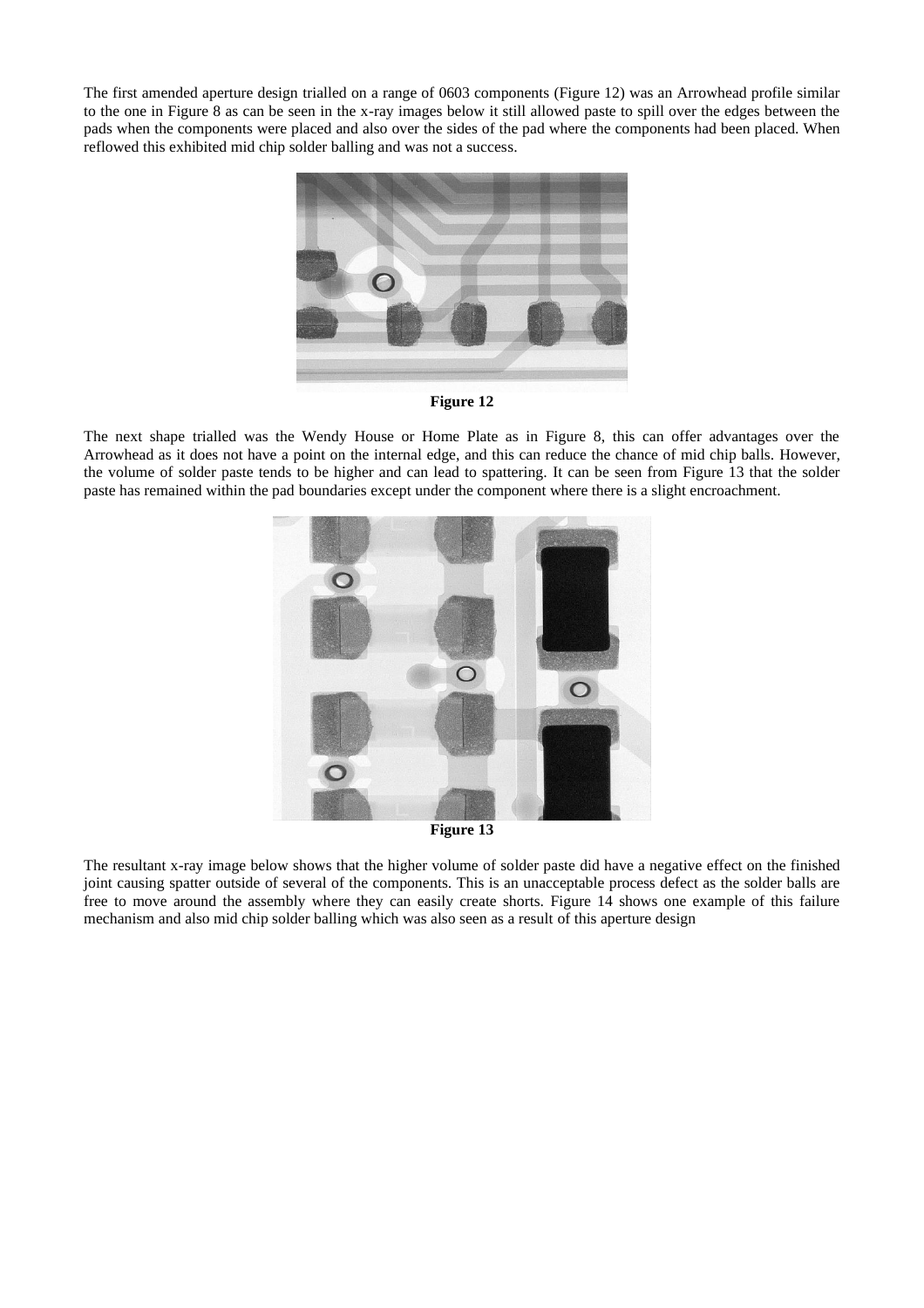

The best result was achieved by reducing the width of the Wendy House shape by a further 5%. This gave consistently good results, a good joint shape with no solder balling or spattering, for all 0603 components this aperture design was adopted, and Figure 15 shows a typical result. Nice solid dark coloured joints, very little voiding, good pad coverage with no solder balling.



**Figure 15**

When investigating the larger 1206n components the situation was very similar. Simple aperture reduction produced very poor results both with mid chip solder balls and spattering. Figure 16 shows the extent of this spread when the components are placed into the solder paste. The pad design here is also quite tight which adds to the problems for the manufacturer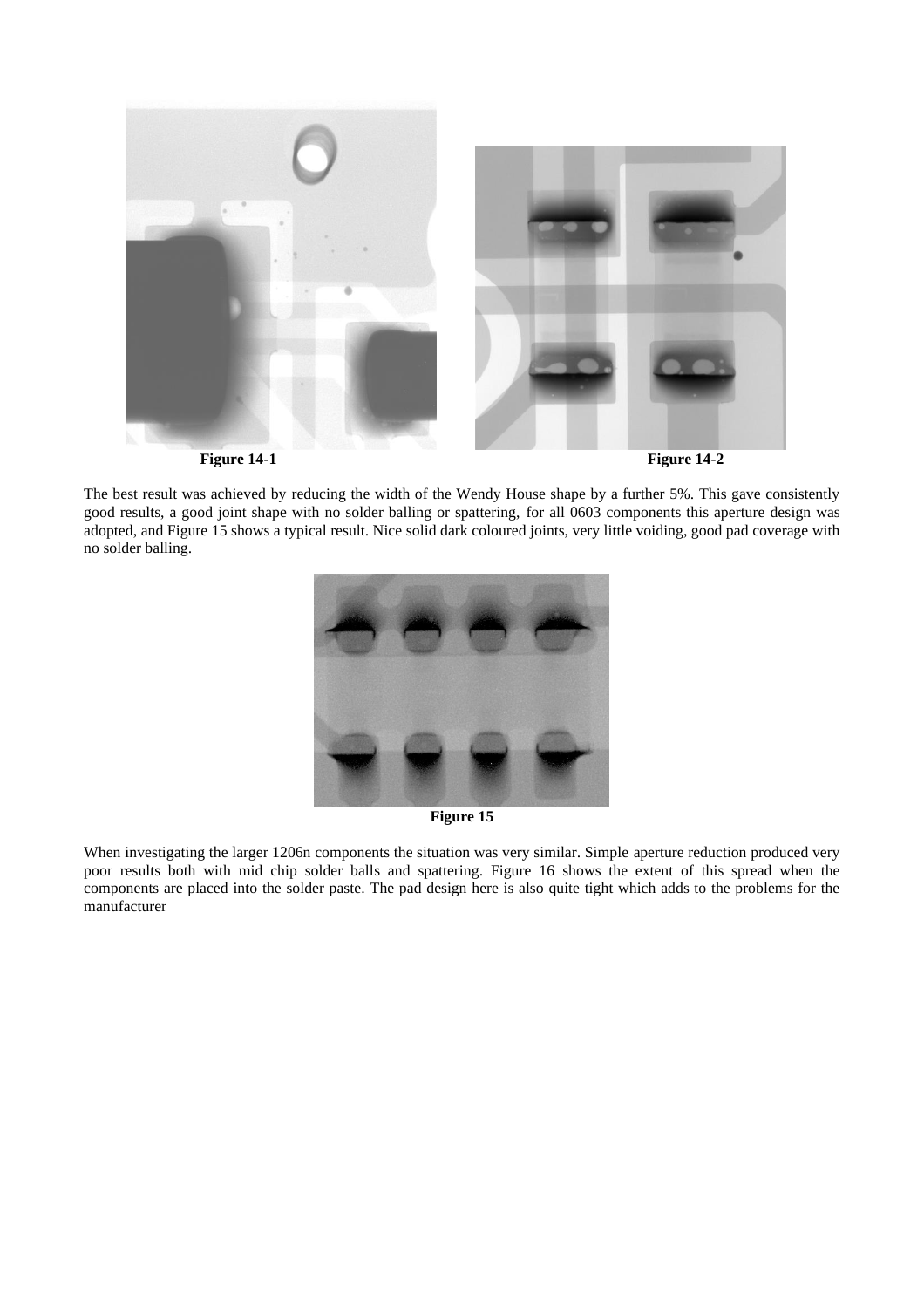

**Figure 16**

Using the Home Plate or Wendy House aperture shape on this pad gave some improvement, as can be seen in figure 17 this shape is better suited to the two components on the right-hand side (1206's) rather than the 0603 components on the left-hand side of the image. Pad design and the volume of solder required to make a good joint have a major effect on this. The larger components needing more solder to achieve a good joint fillet than the smaller 0603. Therefore, there is no excess solder to form solder balls or splatter around the components.



**Figure 17**

This shape and volume on the 1206 components produced consistently good results with joints as can be seen in Figure 18. Once more a good strong joint, a well-covered pad and no evidence of solder balls.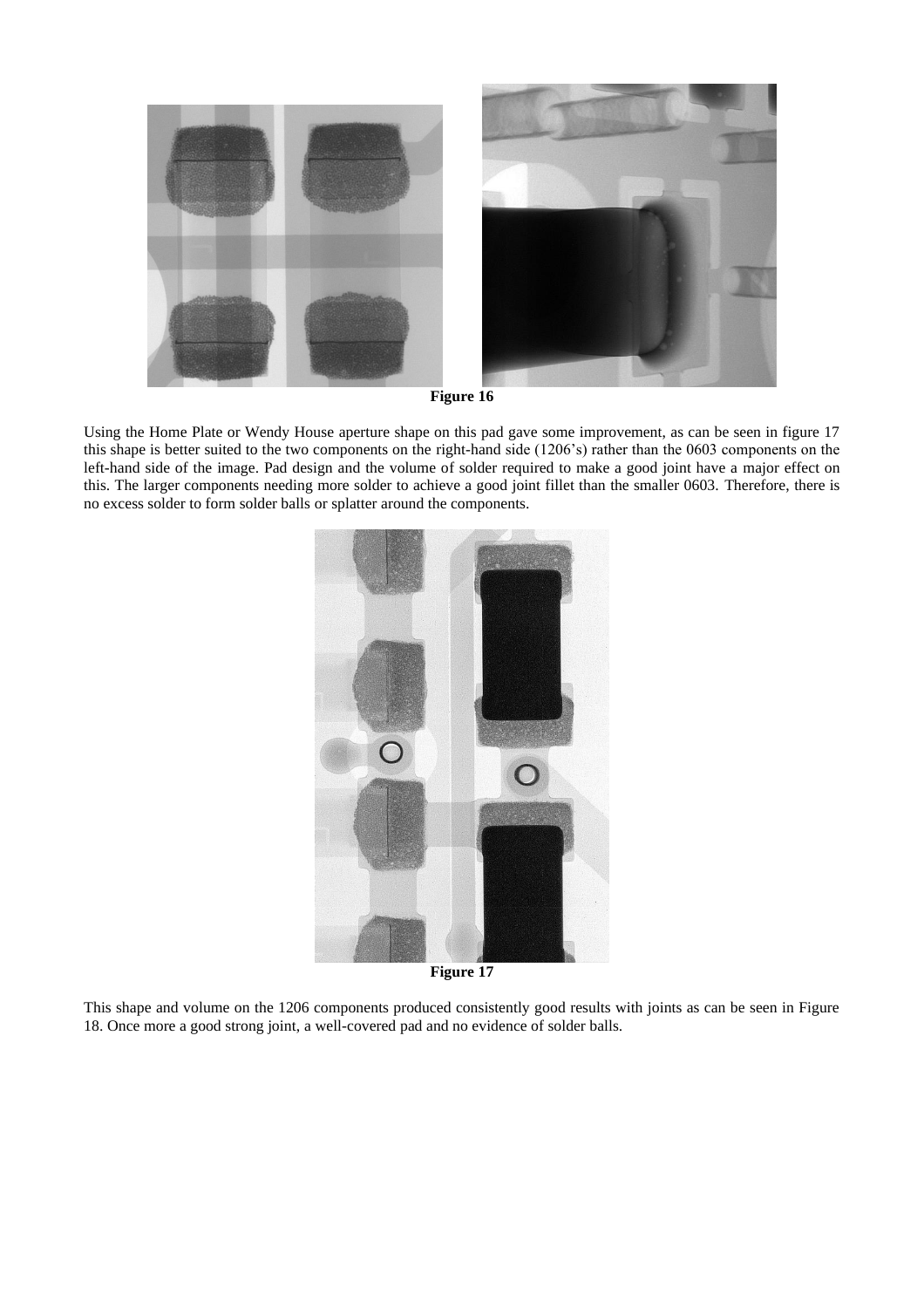

Figure 18

The SOT 89 components presented more complex challenges due to the number, shape and size of the legs and potential issues of co-planarity which are normally countered by having extra solder paste volume to allow for any differences in height, which would be caused by the 3 smaller component legs not being parallel to each other or in line with the larger thermal pad, allowing them to rest flat onto the 4 pads of the device. It can be easily seen from the top x-ray picture in figure 19 that the solder paste is spread well outside the large pad of the device. This led to the formation of the large solder ball visible in the next picture down. To overcome this issue the pad width was reduced still further, and a Wendy House shape was used at the front of the pad. This achieved the satisfactory result seen in the bottom picture of Figure 19; no failures were seen after this shape was adopted for the SOT89 devices

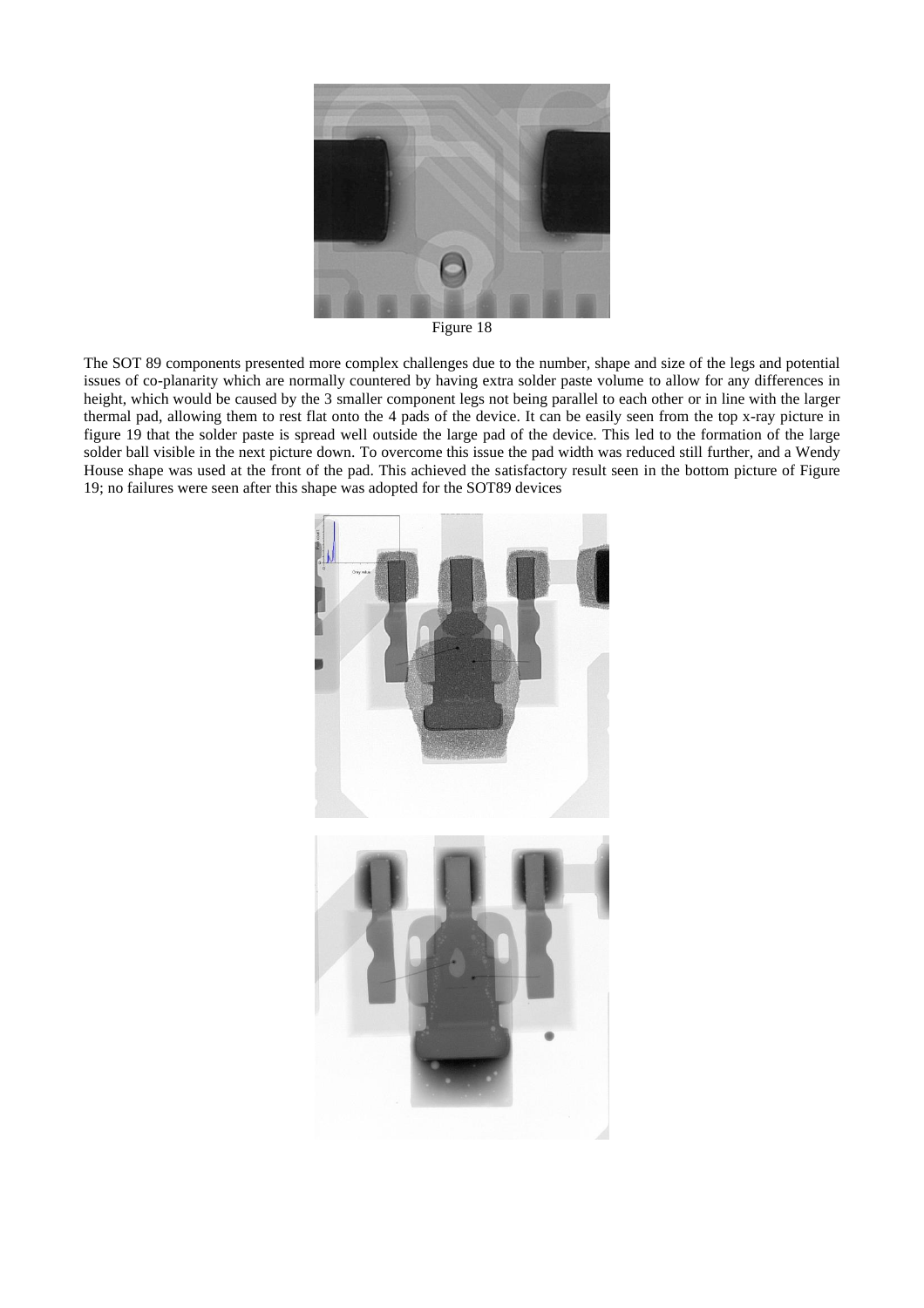

**Figure 19**

## Results

The most accurate way of measuring the success or failure of this type of experiment is to monitor the change in first time pass results on a production line. Figure 20 shows the results over a 16 week period while the improved design apertures were implemented into main line production.

The best unit of measurement of this type of result is DPMO, Defects Per Million Opportunities. It is a tougher and more realistic methodology the Parts Per Million

 $1,000,000 \times$  number of defects  $DPMO = -$ 

number of units  $\times$  number of opportunities per unit

A defect is defined as a nonconformance of a quality characteristic to its specification. DPMO is stated in opportunities per million units for convenience: Processes that are considered highly capable (e.g., processes of [Six Sigma](https://en.wikipedia.org/wiki/Six_Sigma) quality) are those that experience only a handful of defects per million units produced.

Note that DPMO differs from reporting defective parts per million (PPM) in that it comprehends the possibility that a unit under inspection may be found to have multiple defects of the same type or may have multiple types of defects. Identifying specific opportunities for defects (and therefore how to count and categorize defects) is an art but generally organizations consider the following when defining the number of opportunities per unit:

• Knowledge of the process under study

• Industry standards

When studying multiple types of defects, knowledge of the relative importance of each defect type in determining customer satisfaction

The time, effort, and cost to count and categorize defects in process output

Contrasting those results before the changes in aperture design were implemented with the results seen after the new stencil with the improved apertures was put into the printer and used for the production run.

The changes in aperture design were done in two stages, stage 1 in week number 42 involved changing the solder paste stencil to one with the modifications to the apertures relating to chip components. As there are large quantities of these on the printed circuit board assembly a quantum shift in results was seen as these improvements fed through the production system

Against a target of 150 DMPO the line had been running at around 750 per week average or 5 times the target. After implementation of the improved stencil the DMPO figures were much closer to the target.